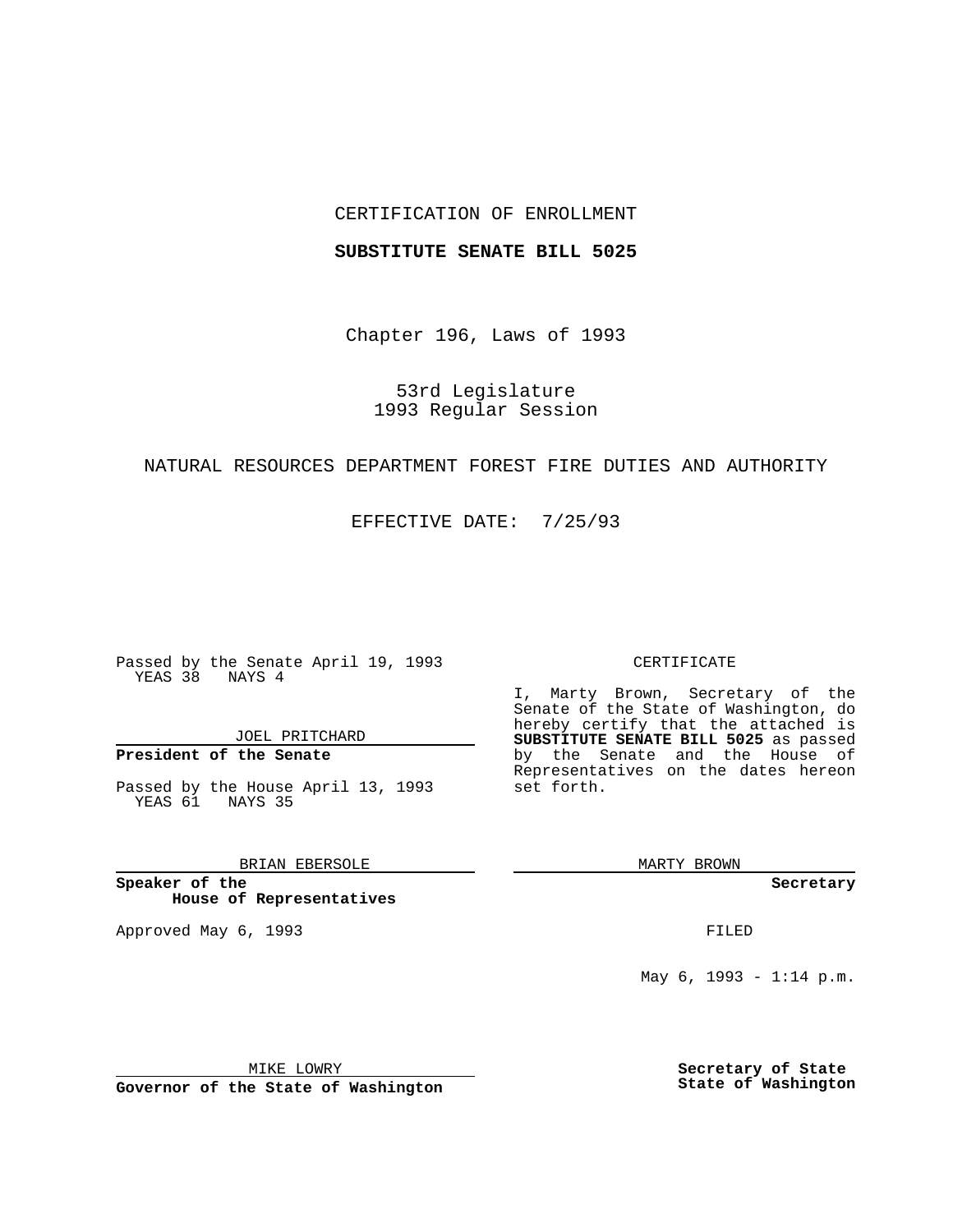# **SUBSTITUTE SENATE BILL 5025** \_\_\_\_\_\_\_\_\_\_\_\_\_\_\_\_\_\_\_\_\_\_\_\_\_\_\_\_\_\_\_\_\_\_\_\_\_\_\_\_\_\_\_\_\_\_\_

\_\_\_\_\_\_\_\_\_\_\_\_\_\_\_\_\_\_\_\_\_\_\_\_\_\_\_\_\_\_\_\_\_\_\_\_\_\_\_\_\_\_\_\_\_\_\_

## AS AMENDED BY THE HOUSE

Passed Legislature - 1993 Regular Session

### **State of Washington 53rd Legislature 1993 Regular Session**

**By** Senate Committee on Natural Resources (originally sponsored by Senator Owen)

Read first time 02/05/93.

 AN ACT Relating to forest fires; amending RCW 76.04.495 and 76.04.015; and adding a new section to chapter 76.04 RCW.

BE IT ENACTED BY THE LEGISLATURE OF THE STATE OF WASHINGTON:

 NEW SECTION. **Sec. 1.** A new section is added to chapter 76.04 RCW to read as follows:

 The department when acting, in good faith, in its statutory capacity as a fire prevention and suppression agency, is carrying out duties owed to the public in general and not to any individual person or class of persons separate and apart from the public. Nothing contained in this title, including but not limited to any provision dealing with payment or collection of forest protection or fire suppression assessments, may be construed to evidence a legislative intent that the duty to prevent and suppress forest fires is owed to any individual person or class of persons separate and apart from the public in general. This section does not alter the department's duties and responsibilities as a landowner.

 **Sec. 2.** RCW 76.04.495 and 1986 c 100 s 33 are each amended to read as follows: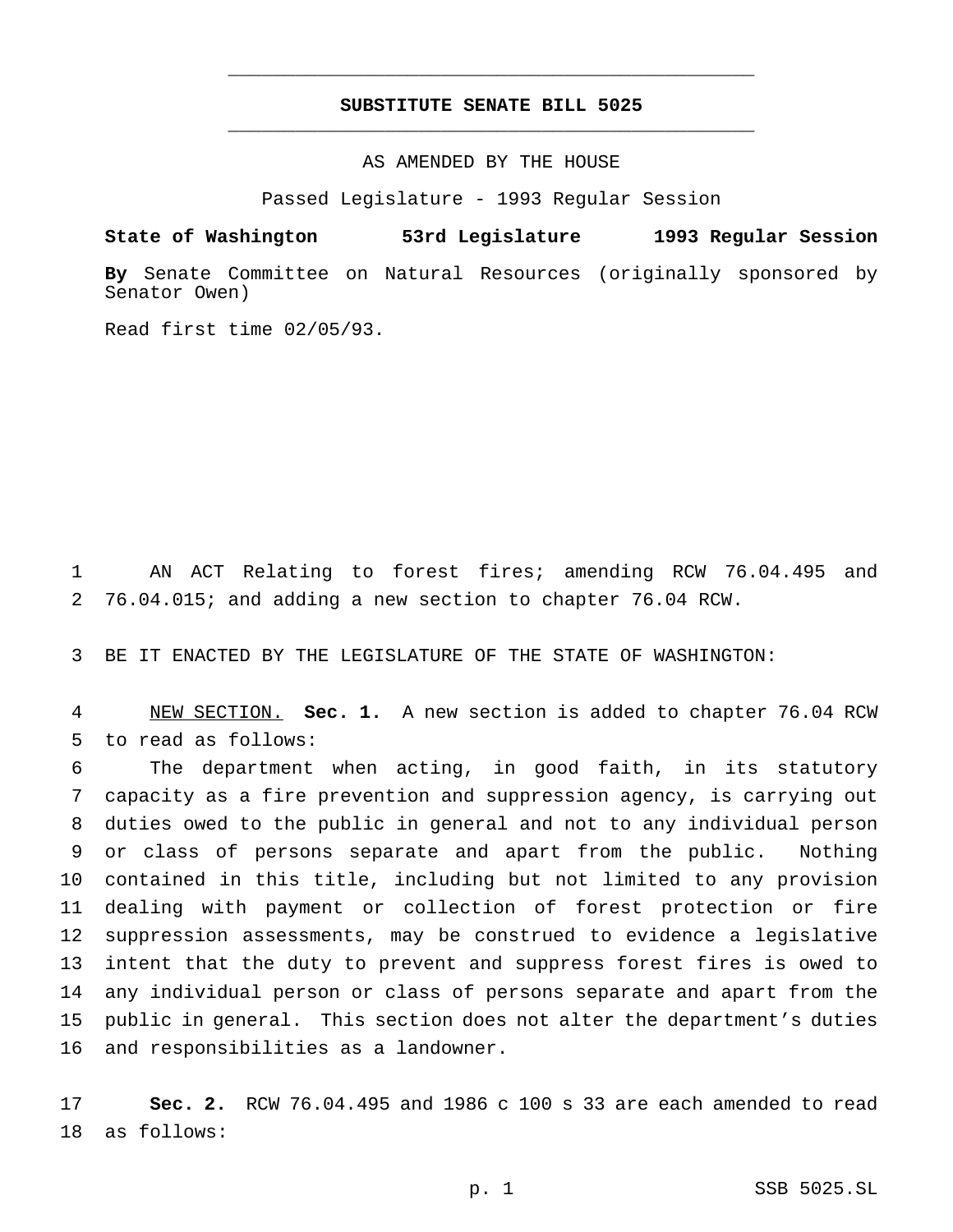(1) Any person, firm, or corporation: (a) Whose negligence is responsible for the starting or existence of a fire which spreads on forest land; or (b) who creates or allows an extreme fire hazard under RCW 76.04.660 to exist and which hazard contributes to the spread of a fire; or (c) who allows forest debris subject to RCW 76.04.650 to exist and which debris contributes to the spread of fire, shall be liable for 7 any reasonable expenses made necessary by (a), (b), or (c) of this 8 subsection ((incurred by)). The state, a municipality, (( $\Theta$ r)) a forest 9 protective association, or any fire protection agency of the United 10 States may recover such reasonable expenses in fighting the fire, together with costs of investigation and litigation including reasonable attorneys' fees and taxable court costs, if the expense was 13 authorized or subsequently approved by the department. The authority 14 granted under this subsection allowing the recovery of reasonable 15 expenses incurred by fire protection agencies of the United States 16 shall apply only to such expenses incurred after June 30, 1993.

 (2) The department or agency incurring such expense shall have a lien for the same against any property of the person, firm, or corporation liable under subsection (1) of this section by filing a claim of lien naming the person, firm, or corporation, describing the property against which the lien is claimed, specifying the amount expended on the lands on which the fire fighting took place and the period during which the expenses were incurred, and signing the claim with post office address. No claim of lien is valid unless filed, with the county auditor of the county in which the property sought to be charged is located, within a period of ninety days after the expenses of the claimant are incurred. The lien may be foreclosed in the same manner as a mechanic's lien is foreclosed under the statutes of the state of Washington.

 **Sec. 3.** RCW 76.04.015 and 1986 c 100 s 2 are each amended to read as follows:

 (1) The department may, at its discretion, appoint trained personnel possessing the necessary qualifications to carry out the duties and supporting functions of the department and may determine their respective salaries.

 (2) The department shall have direct charge of and supervision of all matters pertaining to the forest fire service of the state. (3) The department shall: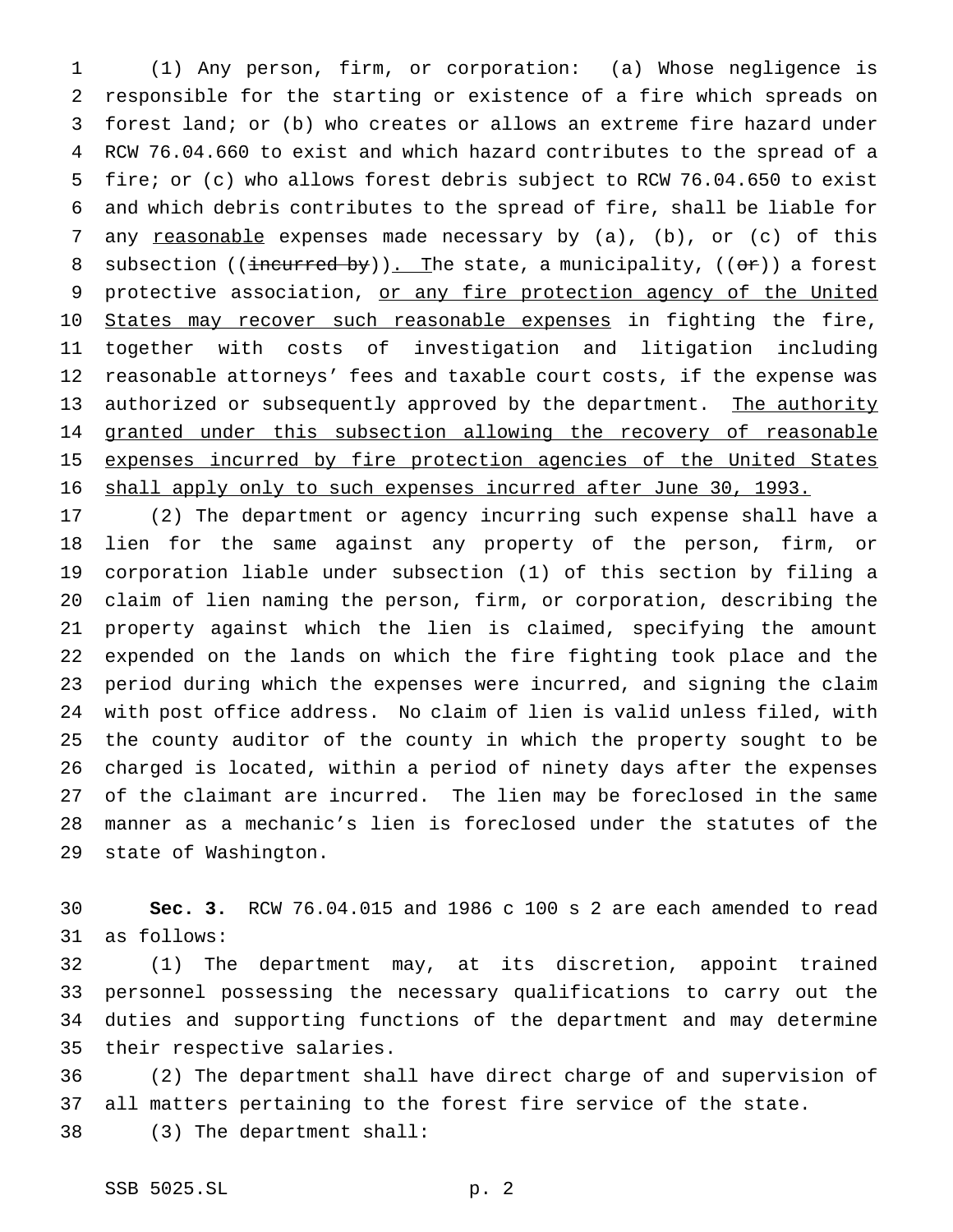(a) Enforce all laws within this chapter;

 (b) Be empowered to take charge of and direct the work of suppressing forest fires;

 (c) Investigate the origin and cause of all forest fires to determine whether either a criminal act or negligence by any person, firm, or corporation caused the starting, spreading, or existence of 7 the fire. In conducting investigations, the department shall work 8 cooperatively, to the extent possible, with utilities, property owners, and other interested parties to identify and preserve evidence. Except as provided otherwise in this subsection, the department in conducting investigations is authorized, without court order, to take possession 12 or control of relevant evidence found in plain view and belonging to any person, firm, or corporation. To the extent possible, the department shall notify the person, firm, or corporation of its intent 15 to take possession or control of the evidence. The person, firm, or corporation shall be afforded reasonable opportunity to view the 17 evidence and, before the department takes possession or control of the evidence, also shall be afforded reasonable opportunity to examine, 19 document, and photograph it. If the person, firm, or corporation objects in writing to the department's taking possession or control of the evidence, the department must either return the evidence within 22 seven days after the day on which the department is provided with the written objections or obtain a court order authorizing the continued possession or control.

 Absent a court order authorizing otherwise, the department may not take possession or control of evidence over the objection of the owner 27 of the evidence if: (i) The evidence is used by the owner in conducting a business or in providing an electric utility service; and (ii) the department's taking possession or control of the evidence would substantially and materially interfere with the operation of the business or provision of electric utility service.

 Absent a court order authorizing otherwise, the department may not take possession or control of evidence over the objection of an 34 electric utility when the evidence is not owned by the utility but has caused damage to property owned by the utility. However, this paragraph does not apply if the department has notified the utility of 37 its intent to take possession or control of the evidence and provided the utility with reasonable time to examine, document, and photograph the evidence.